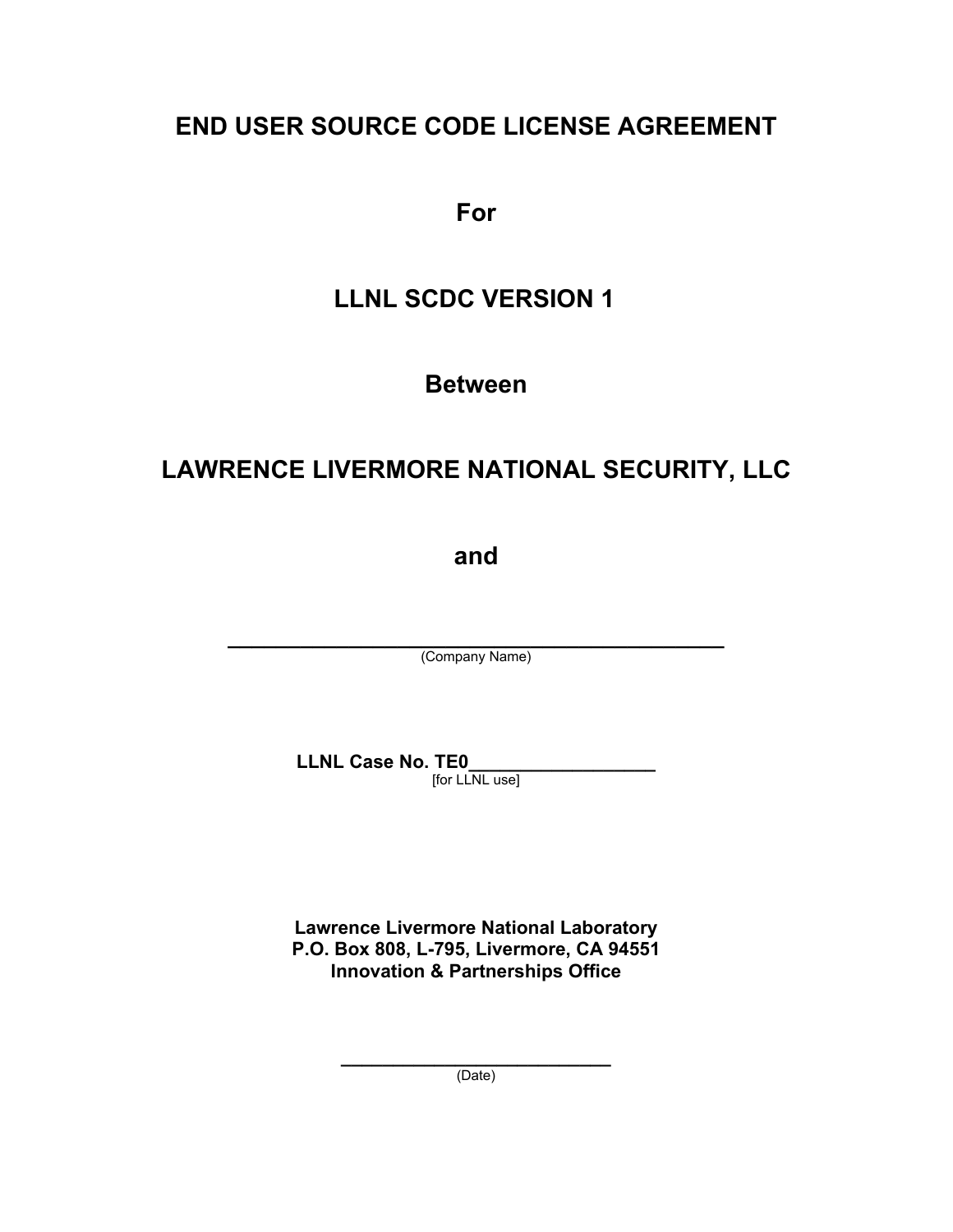#### **SOFTWARE END USER LICENSE AGREEMENT**

This Software End User License Agreement ("Agreement") is entered into between Lawrence Livermore National Security, LLC, a Delaware limited liability company ("*LLNS*"), and the person or entity identified in Exhibit A ("*End User*"), and relates to software, as further described below, that was developed by LLNS at the Lawrence Livermore National Laboratory ("*LLNL*") under Contract No. DE-AC52-07NA27344 between LLNS and the U.S. Department of Energy/National Nuclear Security Administration.

## **1. Software Description:**

As used in this Agreement, "*Software*" means, collectively, the software known as LLNL SCDC v. 1 including related documentation (if any) provided by LLNS, whether provided online, on disk, in read only memory, on any other media or in any other form. The Software is licensed, not sold, by LLNS to End User for use by End User only under the terms of this Agreement. LLNS, for itself and on behalf of the U.S. Government, reserves all rights not expressly granted to End User. LLNS and its licensors (if any) retain ownership of all right, title and interest in and to the Software, subject to rights reserved by the U.S. Government. The Software will be provided to End User after execution of this Agreement by both parties.

## **2. Permitted Uses and Restrictions:**

(a) LLNS hereby grants End User the non-exclusive, nontransferable right and license to compile, install and use the Software in source code form during the term of this Agreement only at the location listed by End User in Exhibit A.

(b) *End User may not rent, lease, lend, loan, redistribute, sublicense or otherwise* transfer the Software to any third party (including but not limited to any parent, subsidiary or affiliate of End User), use the Software for service bureau or timesharing purposes or as a software as a service or application service provider model, or in any other way allow third parties to exploit the Software, or take any action to permit others to copy or use the Software outside the license granted in the preceding paragraph.

(c) From time to time, LLNS may, but is not obligated to, provide patches, bug fixes or other updates that are required or recommended for the proper functioning of the Software ("*Software Updates*"). This Agreement allows Software Updates to be installed on any computer on which the Software is being used as permitted under this Agreement. Once installed on such computer(s), Software Updates shall become subject to this Agreement and all references in this Agreement to Software shall include the Software and all installed Software Updates. From time to time, LLNS may, but is not obligated to, make new versions of the Software available for license by End User. Such new versions will be subject to a new license agreement and may require payment of additional consideration.

(d) End User may copy the Software solely to the extent necessary to exercise the foregoing license and save one additional copy of the Software on a computer, CD, hard drive or other storage media solely for backup and archival purposes; provided however that (i) End User must reproduce all copyright notices and other proprietary notices on any copies of the Software and must not remove or alter those notices; and (ii) all copies of the Software shall be subject to the terms of this Agreement.

(e) Except to the extent expressly permitted in this Agreement or by applicable law, End User may not copy, reproduce, publish, post, publicly display, transmit, distribute, modify, sell or participate in any sale of or exploit the Software or any part thereof. Any attempt to do so is a violation of the rights of LLNS and may subject End User to prosecution and damages. If End User creates derivative works of the Software, it will provide copies to LLNS together with a perpetual worldwide nonexclusive royalty-free license for LLNS to use them for its own non-commercial purposes.

(f) End User will implement sufficient restrictions to control access to the Software, will maintain a list of personnel that have access to the Software, along with their countries of citizenship, and will make such list available to LLNS upon request. The parties agree that LLNS would have access to such list for the sole purpose of monitoring End User's use of the Software and compliance with the terms of this Agreement, and not for other data collection or processing purposes. End User certifies to LLNS that it has obtained, or will obtain, all necessary consents from its personnel to provide such a list to LLNS in compliance with applicable data privacy laws.

#### **3. Consideration:**

(a) End User will provide the information requested in Exhibit A. The Software is being provided at no cost to End User.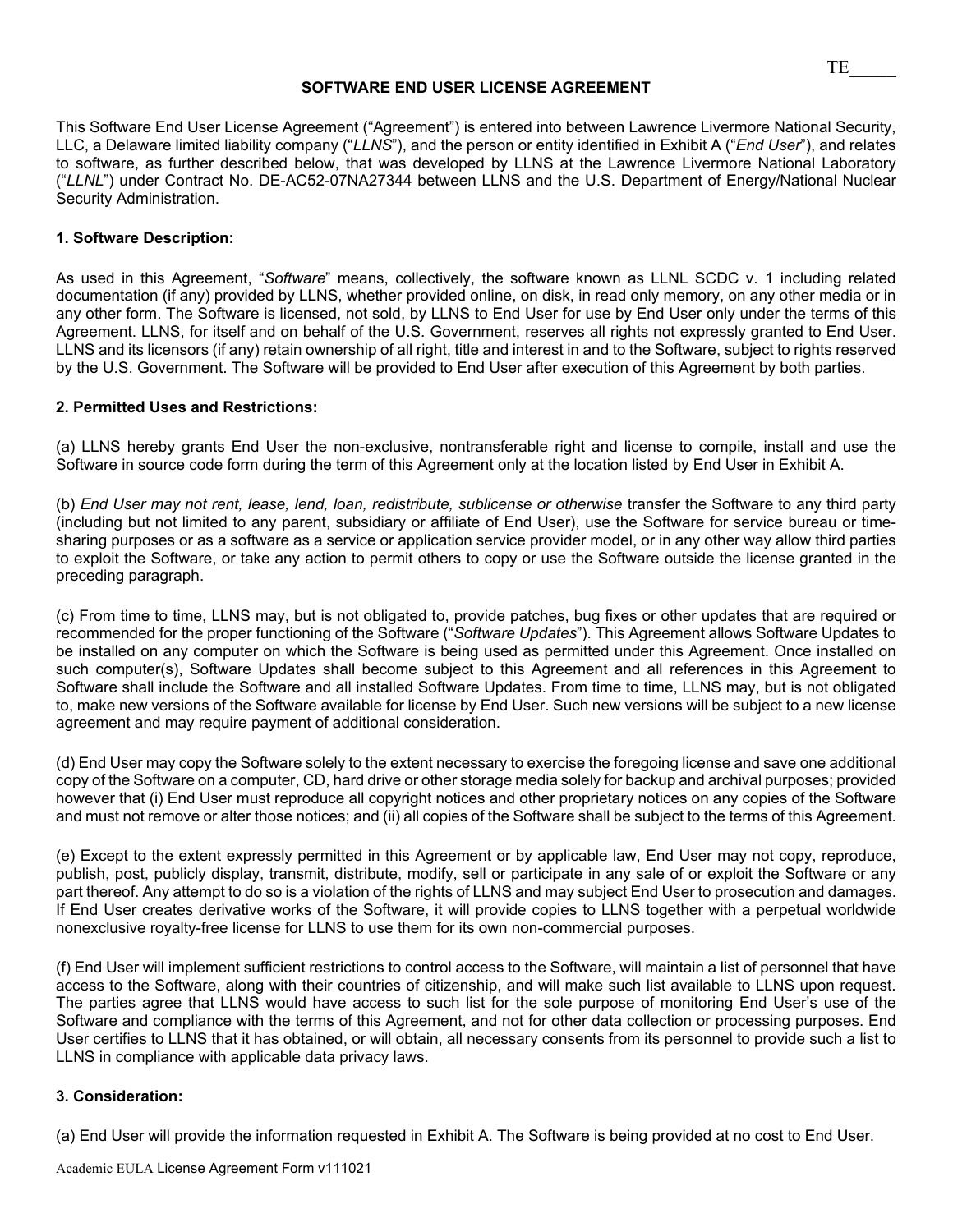(b) End User will properly cite its use of the Software in any related scientific or research publication as Zavarin, M.; Chang, E.; Wainwright, H.; Parham, N.; Kaukuntla, R.; Zouabe, J.; Deinhart, A.; Genetti, V.; Shipman, S.; Bok, F.; Brendler, V. Community Data Mining Approach for Surface Complexation Database Development. *Environ. Sci. Tech.* DOI: 10.1021/acs.est.1c07109

(c) End User will report to LLNS any feedback, comments, suggestions, improvements or the like concerning the Software (collectively "*Feedback*"), which shall be received and treated by LLNS on a non-confidential and unrestricted basis. End User hereby grants to LLNS a worldwide, royalty-free, fully paid-up, non-exclusive, perpetual, sublicensable, and irrevocable right and license to use, copy, and modify Feedback for any purpose, including, without limitation, incorporation or implementation of such Feedback into the Software or into other current or future inventions, improvements, products, methods or services developed by LLNS.

**4. Accuracy of Information:** Any reports, summaries, analyses or other information generated by the Software (collectively, "*Reports*") are based exclusively on data and other information provided by End User or third parties ("*Data*"). LLNS makes no representations or warranties regarding the accuracy, completeness, reliability or timeliness of any Data, or of any Reports generated by the Software.

**5. No Maintenance or Support:** LLNS is providing a license to the Software only. LLNS is under no obligation to provide maintenance or support for the Software; or to notify End User of Software Updates (if any) (including without limitation bug fixes, patches and upgrades). LLNS will have no access to, and no responsibility for storing or backing up, any Data or Reports. End User is solely responsible for maintaining, storing and backing up as it sees fit any Data or Reports that it wishes to preserve. LLNS is not responsible for unauthorized access to, use of or alteration of any Data or Reports.

**6. Termination:** This Agreement is effective upon the date of execution by LLNS and, unless sooner terminated as provided herein, it shall continue in effect until five (5) years from the effective date. End User may terminate this Agreement at any time for any reason by uninstalling and ceasing to use the Software and notifying LLNS at softwarelicensing@lists.llnl.gov. LLNS may terminate this Agreement, and all of End User's rights hereunder, upon written notice to End User if End User fails to comply with any term(s) of this Agreement. Upon the termination of this Agreement for any reason, End User shall cease all use of the Software and destroy all copies of the Software on its computer, networks and storage devices, and any copies thereof, and any media on which the Software was provided.

**7. Third Party Systems and Programs:** The Software may include, contain or link to one or more third party software programs licensed under open source licenses ("*Open Source Programs*"). The Open Source Programs are licensed pursuant to license agreements permitting End User to copy, modify, and redistribute the applicable Open Source Programs, in both source code and binary code forms, in all cases subject to the terms of the particular license agreement(s) applicable to the Open Source Programs. The Open Source Programs are not subject to this Agreement, and nothing in this Agreement limits End User's rights under, or grants End User rights that supersede, the terms of any applicable Open Source Program license agreement. To the extent required under any license agreement for a particular Open Source Program, upon written request, LLNS will make such Open Source Programs, and LLNS's modifications to such Open Source Programs, available to End User. Other than Open Source Programs, nothing in this Agreement grants End User any rights in any third party proprietary software that may be included in the Software, except the right to use such third party proprietary software only as it is included in the Software and subject to the terms of this Agreement.

**8. Disclaimer of Warranties:** THE SOFTWARE WAS PREPARED AS AN ACCOUNT OF WORK SPONSORED BY AN AGENCY OF THE U.S. GOVERNMENT FOR RESEARCH PURPOSES. THE SOFTWARE IS PROVIDED AND LICENSED TO END USER "AS IS," WITH ALL FAULTS, DEFECTS AND ERRORS. LLNS MAKES NO EXPRESS OR IMPLIED WARRANTIES OF ANY TYPE WHATSOEVER, INCLUDING BUT NOT LIMITED TO THE IMPLIED WARRANTIES OF MERCHANTABILITY, FITNESS FOR A PARTICULAR PURPOSE, TITLE, OR NON-INFRINGEMENT, OR THAT THE SOFTWARE CAN BE INSTALLED AND DEPLOYED SUCCESSFULLY BY END USER, THAT THE SOFTWARE WILL RUN UNINTERRUPTED OR BE ERROR FREE WHEN INSTALLED ON END USER'S COMPUTER(S) OR NETWORK(S), THAT THE SOFTWARE WILL BE COMPATIBLE WITH THIRD PARTY SOFTWARE, OR THAT THE SOFTWARE WILL OTHERWISE WORK IN END USER'S COMPUTING ENVIRONMENT. LLNS MAKES NO REPRESENTATIONS OR WARRANTIES THAT THE SOFTWARE WILL WORK AS DESCRIBED IN ANY DOCUMENTATION, OR THAT THE SOFTWARE WILL GENERATE ACCURATE OR RELIABLE RESULTS. LLNS HAS NO OBLIGATION TO CORRECT ANY PROGRAM ERRORS, INCLUDING THOSE SPECIFICALLY BROUGHT TO ITS ATTENTION. ALL USE BY END USER OF THE SOFTWARE SHALL BE AT THE END USER'S SOLE AND EXCLUSIVE OWN RISK.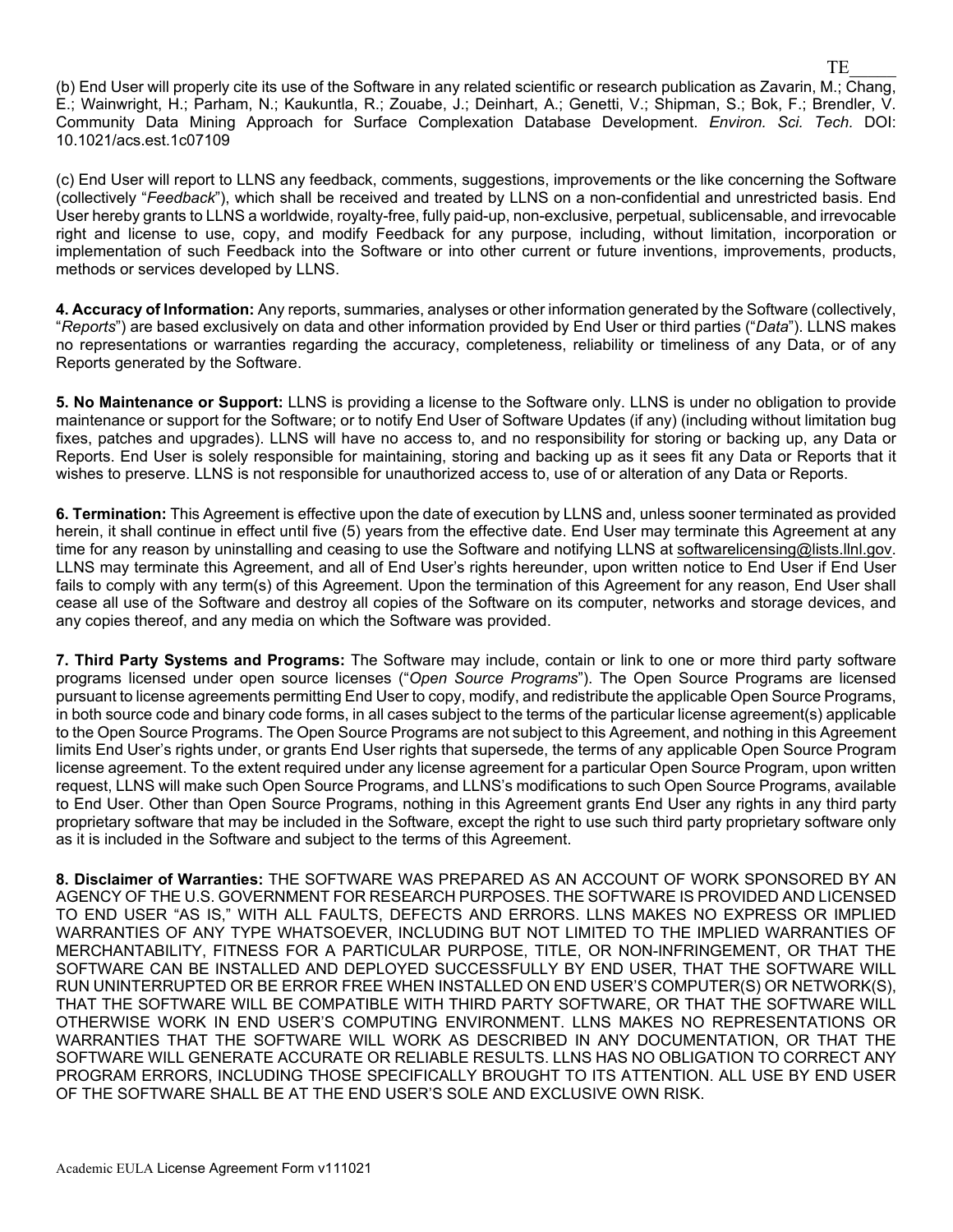**9. Limitation of Liability:** TO THE MAXIMUM EXTENT PERMITTED BY LAW, NEITHER LLNS, NOR THE U.S. GOVERNMENT, NOR ANY OF THEIR RESPECTIVE LICENSORS, WILL BE LIABLE FOR ANY LOSS OF BUSINESS, PROFITS, GOODWILL OR DATA, COSTS OF PROCURING SUBSTITUTE GOODS OR SERVICES, OR FOR ANY INDIRECT, INCIDENTAL, CONSEQUENTIAL, PUNITIVE, OR OTHER SPECIAL DAMAGES SUFFERED BY END USER ARISING OUT OF OR RELATED TO THIS AGREEMENT OR END USER'S USE OR INABILITY TO USE THE SOFTWARE FOR ANY CAUSES OF ACTION OF ANY KIND (INCLUDING TORT, CONTRACT, NEGLIGENCE, STRICT LIABILITY, BREACH OF WARRANTY OR OTHERWISE) EVEN IF LLNS HAS BEEN ADVISED OF THE POSSIBILITY OF SUCH DAMAGES. DIRECT DAMAGES RECOVERABLE BY END USER FROM LLNS UNDER THIS AGREEMENT WILL BE LIMITED TO THE AMOUNTS ACTUALLY PAID BY END USER TO LLNS UNDER SECTION 3(a) OF THIS AGREEMENT.

**10. Indemnity:** End User will indemnify, defend and hold harmless LLNS and its affiliates, the U.S. Government and their respective licensors, officers, directors, employees and agents from and against any and all claims, liabilities, losses, costs and expenses (including attorneys' fees) incurred by any of them in connection with End User's performance or breach of this Agreement or its use of the Software.

**11. Use of Names:** End User may not display or use for any commercial purposes the names "Lawrence Livermore National Laboratory," "LLNL," "Lawrence Livermore National Security, LLC" or "LLNS" without LLNS's prior written permission.

**12. Export Control:** End User will comply with all applicable United States and foreign laws with respect to the transfer of the Software and documentation (if any) to, and the use of the Software in, foreign countries or by individuals who are not United States citizens, including, without limitation, the International Traffic in Arms Regulations (ITAR), the Export Administration Regulations (EAR), and any sanctions and/or anti-boycott rules or regulations in effect during the term of this Agreement. End User represents and warrants that it is not located in any such country or on any such list. End User also agrees that it will not use the Software for any purposes prohibited by United States law.

**13. Software Audit:** Upon written request from LLNS and subject to reasonable advance notification, End User shall provide LLNS with access to any books, computers, records, or other information that relate or may relate to its use of the Software as LLNS may request to show compliance with the terms of this Agreement. Such audit will not unreasonably interfere with End User's business activities. In the event that an audit reveals use of the Software in violation of the terms of this Agreement, End User will reimburse LLNS for the reasonable cost of the audit, in addition to such other rights and remedies that LLNS may have.

**14. Governing Law:** This Agreement will be interpreted and construed in accordance with the laws of the State of California, United States, excluding any choice of law rules that would direct the application of the laws of another jurisdiction. Any legal action related to this Agreement will be conducted in the state courts sitting in Alameda County, California, or in the federal courts sitting in the Northern District of California. End User hereby irrevocably waives all right it may have to a trial by jury in any legal action or proceeding arising out of or in connection with this Agreement.

**15. End User Representation:** End User represents that it has the lawful right to enter into and perform this Agreement, that it has read and understood this Agreement, and that the information provided in Exhibit A is accurate and complete.

**16. Amendment:** No modification or amendment of this Agreement is binding, unless in writing signed by a duly authorized representative of each Party.

**17. General:** This Agreement constitutes the entire agreement between LLNS and End User with respect to the Software and supersedes any and all prior proposals, negotiations, conversations, discussions and agreements between LLNS and End User regarding the Software. LLNS and End User are independent contractors, and nothing in this Agreement creates a partnership, joint venture, agency or other similar relationship between LLNS and End User. Upon termination of this Agreement for any reason, Sections 4, 6, 8, 9, 10, 11, 12, 13, 14, 15 and 17 shall survive in full force and effect. Failure by either Party to enforce any provision of this Agreement will not be deemed a waiver of future enforcement of that or any other provisions, and no waiver of one breach will constitute a waiver of subsequent breaches of the same or different nature. If any provision of this Agreement shall be finally determined to be unlawful, void or unenforceable in any respect, that provision shall not affect the validity or enforceability of any other provisions and this Agreement will be construed as if such unenforceable provisions had never been part of this Agreement. This Agreement is executed in the English language. If this Agreement is translated into other languages, the English version of this Agreement shall govern in the event of any dispute. If End User has any questions concerning this Agreement, contact Lawrence Livermore National Laboratory, Innovation and Partnerships Office, L-795, 7000 East Avenue, Livermore, CA 94550. Attn: Software Licensing or via email at softwarelicensing@lists.llnl.gov.

Academic EULA License Agreement Form v111021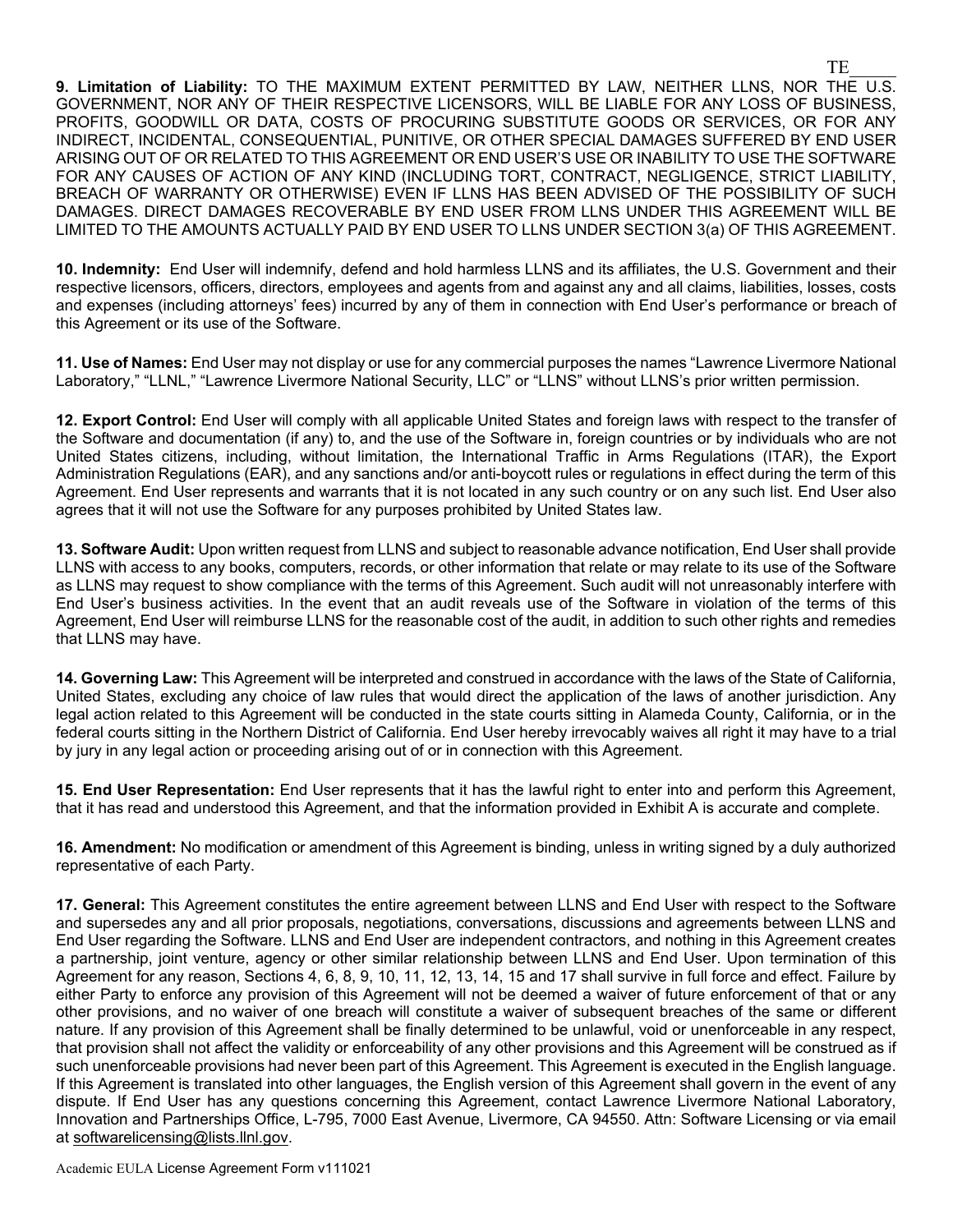IN WITNESS WHEREOF, LLNS and End User have executed this Agreement by their respective duly authorized representatives on the dates set forth below.

### **LAWRENCE LIVERMORE END USER NATIONAL SECURITY, LLC**

| By:          |              | By:          |                                     |
|--------------|--------------|--------------|-------------------------------------|
|              | (Signature)  |              | (Signature)                         |
|              |              |              |                                     |
| Name:        |              | Name:        | Nina A. Potter                      |
|              | (Print Name) |              |                                     |
|              |              |              |                                     |
| Title:       |              | Title:       | Manager, IP & Agreements Management |
|              |              |              |                                     |
| Date signed: |              | Date signed: |                                     |